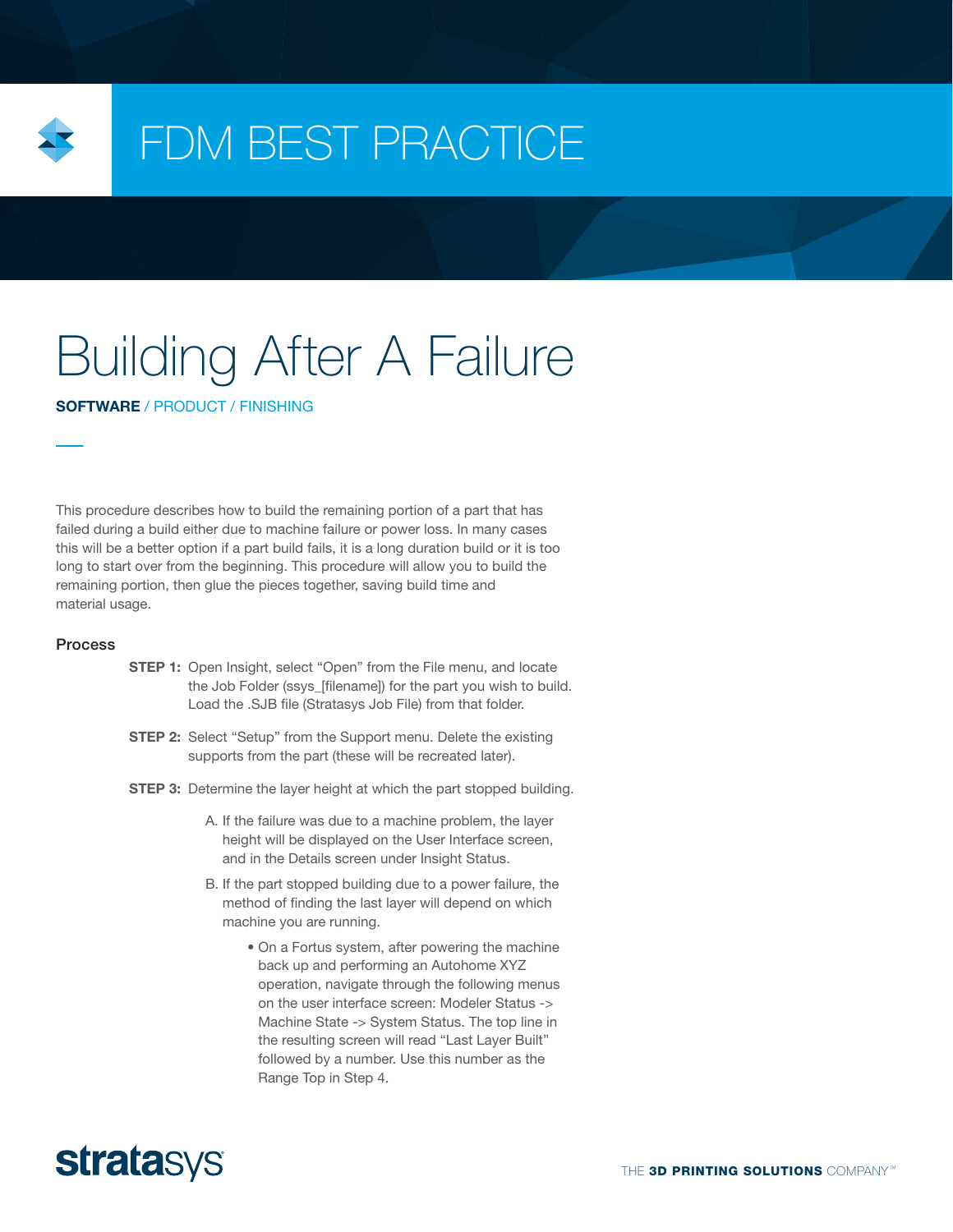• On a Maxum system, you will need to follow the "Recover a Part" procedure to find the last layer built. (Refer to the Maxum User Guide for further instructions.)

#### STEP 4:

- A. Select "Display Options" from the View menu.
- B. Enter the number of the last layer built in the "Current layer number" field (Fortus), or enter the height of the last layer built in the "Current Z" field (Maxum). Click on the icon to set this as the top of the range.
- C. Enter the height of the last layer built in the Range Top field, and enter "0" as the Range Bottom.
- D. Click on the View Range of Layers icon to display the selected range.

#### **Note**

If the last layer built was not completely finished, it may be advisable to enter one layer below that as the Range Top. This will allow a little finishing stock when joining the two pieces together.

- **STEP 5:** The curves now visible represent the portion of the part that has already been built.
	- A. Select "Delete…" from the Edit menu. Make sure "Curves" is selected at the top of the delete operation page, then click to select all the visible curves.
	- B. Click on the OK button to delete all visible geometry.
	- C. Return to the Display Options operation and click to show all the layers; the remaining geometry is the portion of the part that still needs to be built.
- **STEP 6:** The remaining portion of the part now needs to be moved to the bottom of the build space.
	- A. Select "Move, rotate, copy…" from the Edit menu, then click on "Move to origin" under Action on the upper right side.
	- B. Click again to select all visible geometry, then click on OK to move the part to the bottom.
- **STEP 7:** Click on the Main toolbar to create a new support structure, click on the button to generate toolpaths, and then save this job with a new name (such as "[filename]\_top").

#### STEP 8:

A. Remove the completed bottom portion of the part from the build chamber of the machine and insert a new foundation sheet.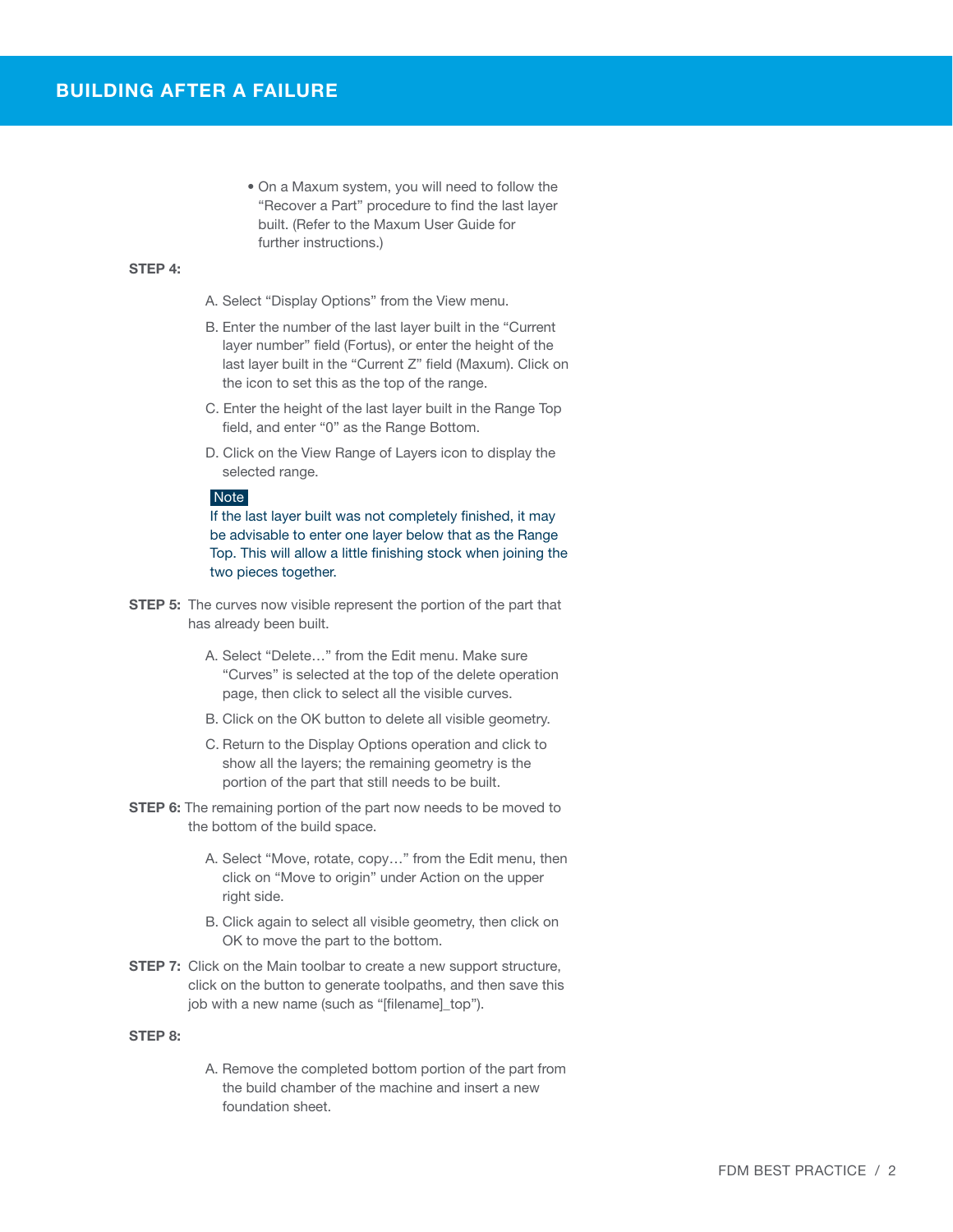- B. Send the newly created .CMB file from the Status application on your workstation to your Fortus system just as you would any other part.
- C. When this part is completed and the supports have been removed, it can be glued on to the previously built bottom section.